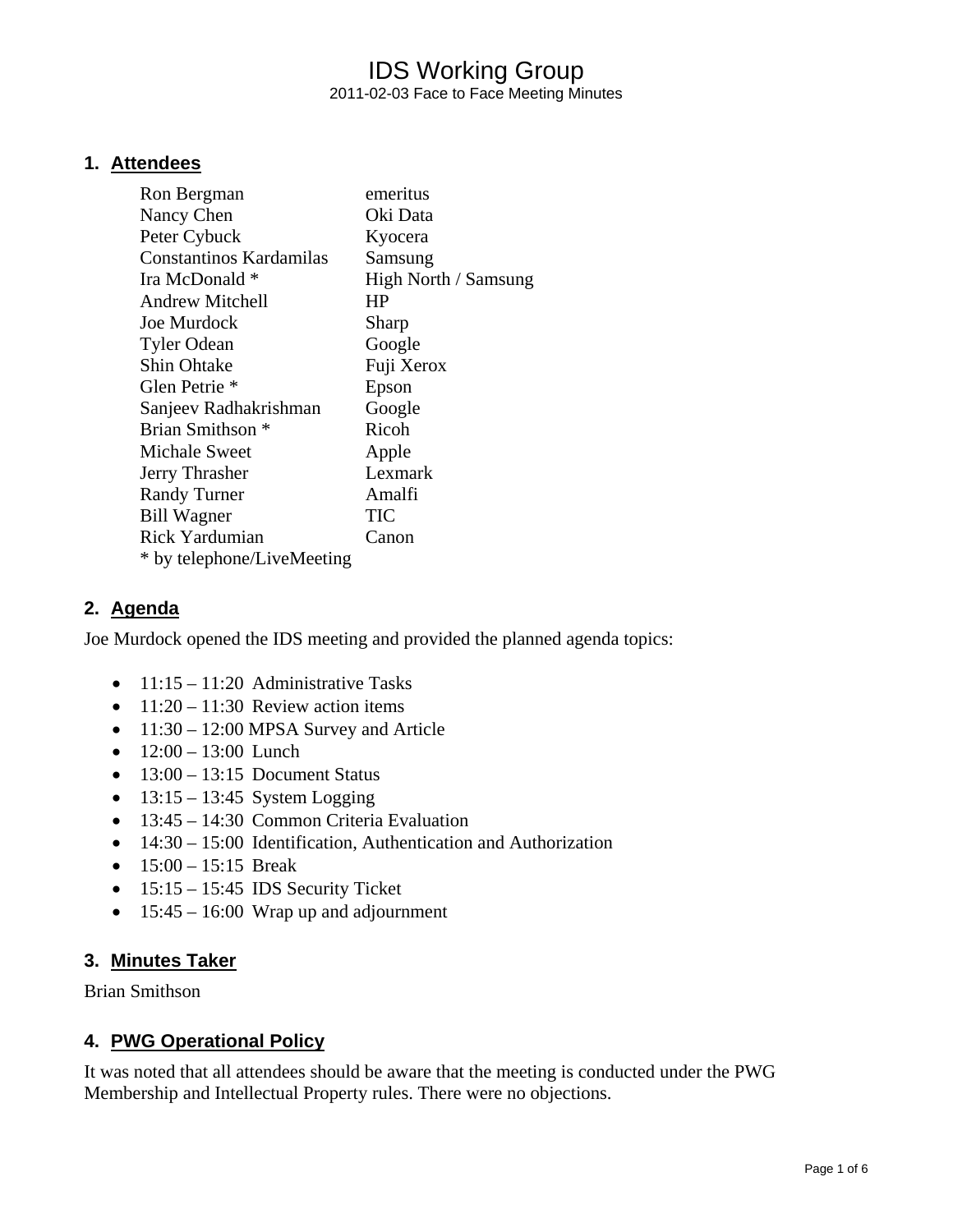2011-02-03 Face to Face Meeting Minutes

## **5. Approve Minutes from previous meeting**

No minutes were produced from previous meeting.

There were no objections.

## **6. Review Action Items**

NOTE: The most recent Action Item spreadsheet is available at: <ftp://ftp.pwg.org/pub/pwg/ids/ActionItems/> . Changes made during this meeting are indicated by red text or red-highlighted white text.

| 34 | 12/10/2009 | Randy<br>Turner<br>Ron Nevo                                      | Remediation                  | Ron will take over, Randy will<br>provide contacts.                                            |                | Symantec wants an NDA, but PWG cannot<br>do an NDA; will do a generic version; should<br>we invite Symantec to a PWG IDS<br>teleconference? Need a volunteer to take<br>over on this task.<br>Ron nevo will take over this task. Need to<br>indicate to Symantec that we really wdon;t<br>need too much proprietary information from<br>them, but want to give them our information.<br>Can we get Symantec to attend the April<br>meeting in Cupertino? |
|----|------------|------------------------------------------------------------------|------------------------------|------------------------------------------------------------------------------------------------|----------------|----------------------------------------------------------------------------------------------------------------------------------------------------------------------------------------------------------------------------------------------------------------------------------------------------------------------------------------------------------------------------------------------------------------------------------------------------------|
| 44 | 3/11/2010  | Jerry<br>Thrasher<br>Ira<br>McDonald<br><b>Brian</b><br>Smithson | <b>NEA</b><br><b>Binding</b> | <b>TCG TNC Binding document</b>                                                                |                | Make it a TCG document, not an IETF NEA<br>document                                                                                                                                                                                                                                                                                                                                                                                                      |
| 58 | 6/11/2010  | Joe<br><b>Murdock</b><br>and Ira<br>McDonald                     | <b>SCCM</b>                  | Create a first draft SCCM binding<br>spec based on the NAP binding<br>specC                    | н              | MS is releasing R3 of SCCM and also a beta<br>of "R-next", while at the same time adding<br>power management; WIMS group may also<br>be interested. On hold due to priorities.                                                                                                                                                                                                                                                                           |
| 66 | 10/20/2010 | <b>Brian</b><br>Smithson<br>Joe<br>Murdock<br>Ira<br>McDonald    | admin                        | Create a project charter for creating<br>IEEE 2600.1 Supporting<br><b>Documents</b>            | $\overline{c}$ | Posted for discussion at Feb F2F                                                                                                                                                                                                                                                                                                                                                                                                                         |
| 67 | 10/28/2010 | Joe<br><b>Murdock</b><br>Ira<br>McDonald                         | auth                         | Write IDS-Identification-<br>Authentication-and-Authorization-<br>Framework specification      | P              | direction is not "recommendations only", it is<br>"requirements and recommendations"<br>(pointing to existing standards) because<br>there will be a conformance section                                                                                                                                                                                                                                                                                  |
| 69 | 12/2/2010  | Michael<br>Sweet                                                 | log format                   | Write HCD Logging specification                                                                | P              | New draft Feb 2011                                                                                                                                                                                                                                                                                                                                                                                                                                       |
| 70 | 12/9/2010  | <b>Brian</b><br>Smithson                                         | admin                        | Make arrangements for F2F<br>meeting with NIAP/other schemes<br>at Ricoh SF during RSA week    |                |                                                                                                                                                                                                                                                                                                                                                                                                                                                          |
| 71 | 12/9/2010  | Joe<br><b>Murdock</b>                                            | <b>ATR</b>                   | propose by email a multivalued<br>attribute for log location (a URI) to<br>be added to HCD-ATR | $\mathbf{C}$   | Posted for discussion at Feb F2F                                                                                                                                                                                                                                                                                                                                                                                                                         |
| 73 | 12/9/2010  | Joe<br><b>Murdock</b><br>Ira<br>McDonald<br>Ron Nevo             | regts spec                   | start an IDS common requirements<br>spec to include out-of-scope and<br>terminology sections   |                | Base on new PWG template                                                                                                                                                                                                                                                                                                                                                                                                                                 |
| 75 | 1/13/2011  | Joe<br><b>Murdock</b><br>Ira<br>McDonald<br><b>Bill Wagner</b>   | <b>MPSA</b>                  | <b>MPSA Security article</b>                                                                   | c              | Also a WIMS action item                                                                                                                                                                                                                                                                                                                                                                                                                                  |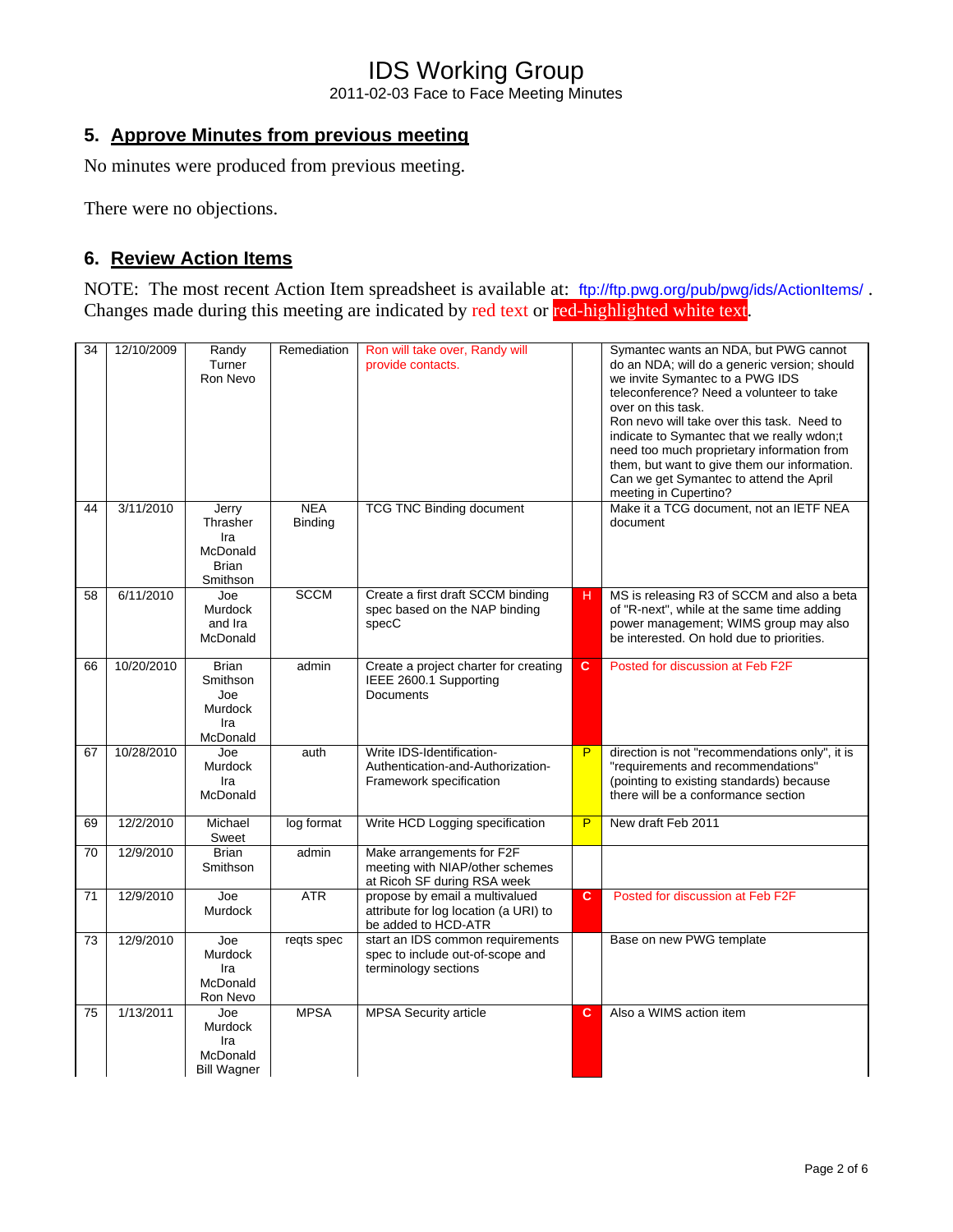2011-02-03 Face to Face Meeting Minutes

## **7. MPSA Survey and Article**

Most of this was handled during the previous session. We're now talking about a follow-up series of articles. The first of which will be data security. Later, others like cloud printing and green printing.

New action item:

| 76 | 2/3/2011 | Bill Wagner, | <b>MPSA</b> | Bill provides a draft of data security | Also a WIMS action item |
|----|----------|--------------|-------------|----------------------------------------|-------------------------|
|    |          | Brian        |             | article. Brian finishes it             |                         |
|    |          | Smithson     |             |                                        |                         |
|    |          |              |             |                                        |                         |

## **8. Document Status**

- HCD-Assessment-Attributes
	- o <ftp://ftp.pwg.org/pub/pwg/ids/wd/wd-idsattributes10-20110127.pdf>
	- o Stable (needs a binding prototype)
	- o Latest version fixed a simple typo
- HCD-NAP Binding
	- o <ftp://ftp.pwg.org/pub/pwg/ids/wd/wd-ids-napsoh10-20100930.pdf>
	- o Stable
	- o Needs a prototype
- HCD-TNC Binding
	- o Initial Draft still under development
- HCD-NAC Business Case White Paper
	- o <ftp://ftp.pwg.org/pub/pwg/ids/white/tb-ids-hcd-nac-business-case-20100422.pdf>
	- o Final
- HCD-Remediation
	- o <ftp://ftp.pwg.org/pub/pwg/ids/wd/wd-ids-remediation10-20100930.pdf>
	- o Initial Draft
- HCD-NAP-SCCM Binding
	- o Specification on hold
- HCD-CLF
	- o <ftp://ftp.pwg.org/pub/pwg/ids/wd/wd-ids-log10-20110126.pdf>
	- o Draft
	- o Recommended to change name to IDS-CLF
- IDS-Identification-Authentication-Authorization
	- o Mind Map:<ftp://ftp.pwg.org/pub/pwg/ids/white/ids-iaa-framework-20110202.xmind>
	- o Specification: <ftp://ftp.pwg.org/pub/pwg/ids/wd/wd-ids-iaa10-20101202.pdf>
- IDS-CR
	- o Recommended to change name to IDS-REQ

New action items:

|    | 2/3/2011 | Joe Murdock | NAP binding            | Needs a prototype                   |  |
|----|----------|-------------|------------------------|-------------------------------------|--|
| 78 | 2/3/2011 | Joe Murdock | Log spec               | Change name from IDS-CLF to IDS-LOG |  |
| 79 | 2/3/2011 | Joe Murdock | Common<br>Requirements | Change name from IDS-CR to IDS-REQ  |  |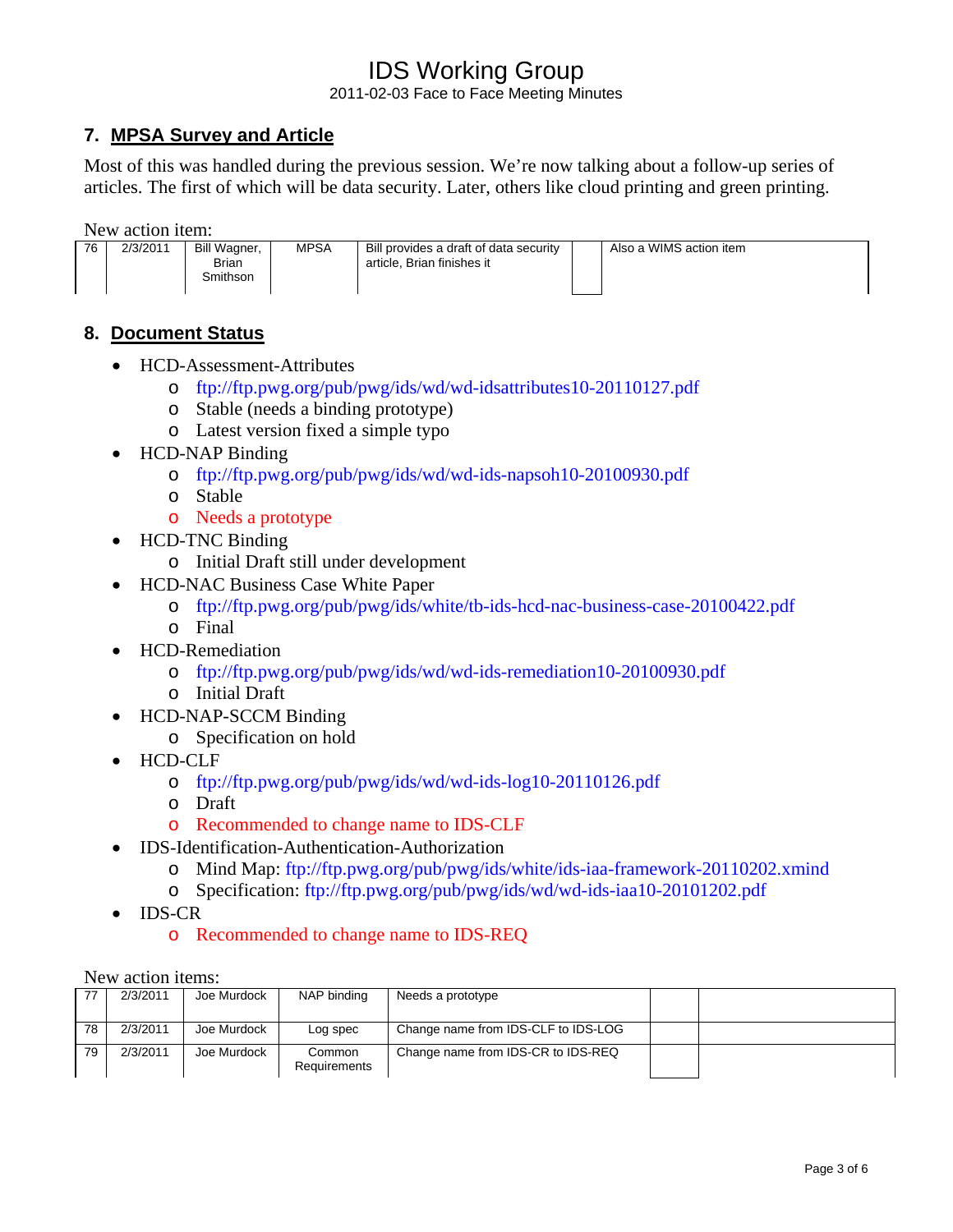2011-02-03 Face to Face Meeting Minutes

## **9. System Logging**

Refer to<ftp://ftp.pwg.org/pub/pwg/ids/wd/wd-ids-log10-20110126-rev.pdf>

Miscellaneous changes were made – refer to the updated document.

Brian noticed that the description if the IDS WG, taken from the web site, is out of date and needs to have an appropriately expanded scope.

Randy pointed out that the definition of user roles more properly belongs in the IA&A document. Ira thinks that roles are defined somewhere in the MFD schema.

New action items:

| 80 | 2/3/2011 | Joe<br>Murdock.<br><b>Brian</b><br><b>Smithson</b> | WG admin       | Update the description of the IDS<br>WG to include scope that is larger<br>than just NAC/NAP/etc           |  |
|----|----------|----------------------------------------------------|----------------|------------------------------------------------------------------------------------------------------------|--|
| 81 | 2/3      | Joe<br>Murdock                                     | <b>IDS-LOG</b> | Find the user role definitions in the<br>IA&A or schema documents and<br>refer to them in the LOG document |  |

The System Log IDS health assessment attribute was also discussed (see slides). Among the questions:

- How is logging relevant to system health? The idea is that if a system isn't logging activities to a log server, then it is not fit to join the network. But it is proposed as an optional attribute.
- The URI can refer to a local resource? Yes, it could be file://.
- Does the presence of a log URI imply that logging is enabled? Or does it just mean that there is a place to put logs if logging was enabled? Another boolean would be required to indicate that logging is enabled.

Some edits were made to the description of the proposed attribute, including changing its name to "HCD\_Security\_Log\_URI" (to distinguish security logs from other kinds of logs). Further discussion will take place on the IDS mailing list.

### **10. Common Criteria Evaluation**

Refer to<ftp://ftp.pwg.org/pub/pwg/ids/wd/wd-ids2600sd-charter-20110202.pdf>

Comments:

- It was suggested that the problem statement is too long, but its content could be put into a white paper and be referred to by a shorter problem statement in this project charter.
- The last part of OOS-1 and OOS-2 were considered to be in conflict with OOS-3 (new SFRs or SARs would be difficult to accept internationally), and should be removed.
- OOS-3 is of primary importance and should be listed first in the list of OOS items.
- The last part of OOS-3 was questioned, but not resolved. Although it may be useful to present US-specific references such as to FIPS or NIST as guidance for addressing the US market, other international standards and specifications make reference to FIPS and NIST. This issue will need to be given further consideration.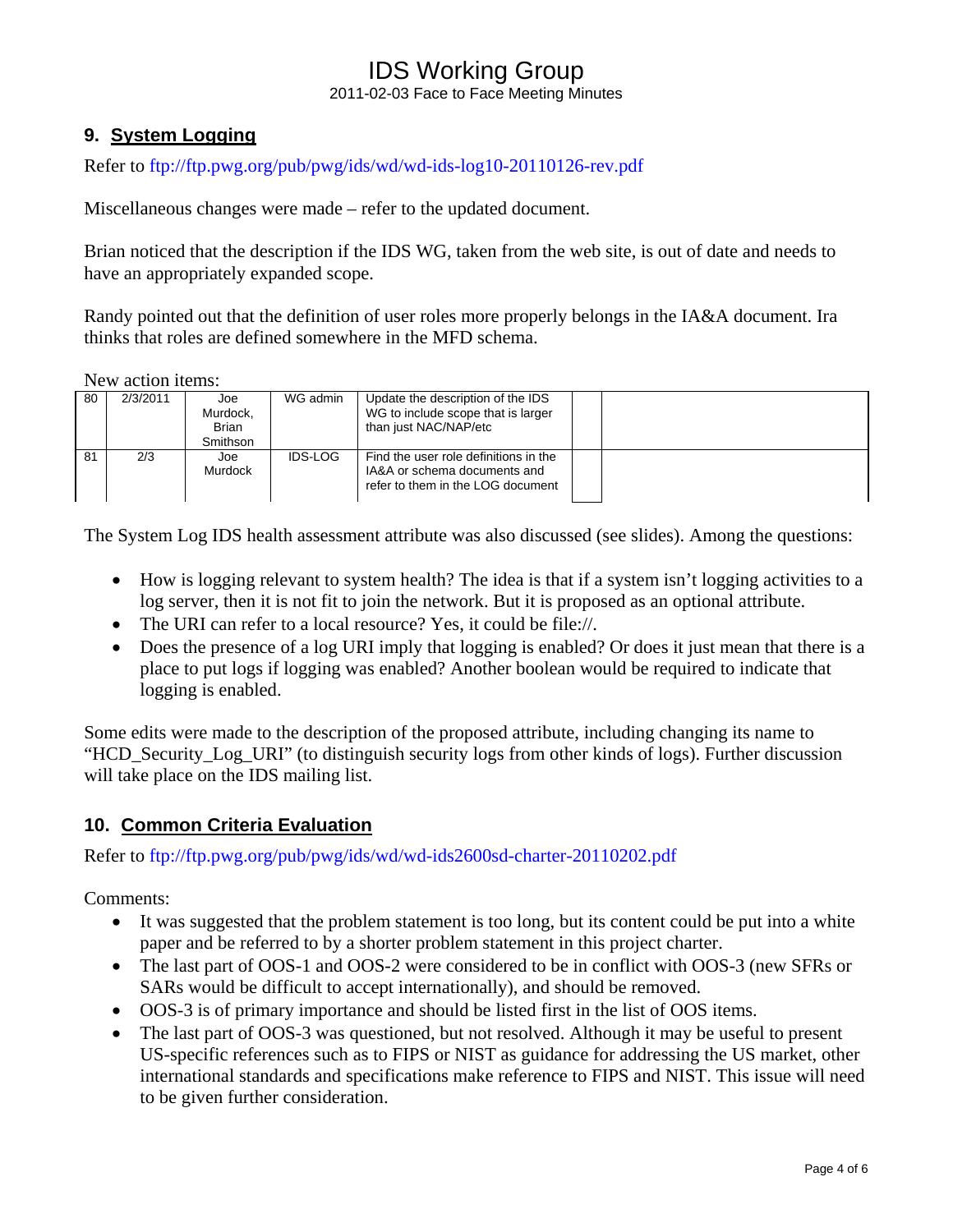2011-02-03 Face to Face Meeting Minutes

• OBJ-2 and OBJ-3 need some work, because they state objectives that depend on the actions of people outside of the PWG. It would be better to state OBJ-2 as an objective to submit the SDs to NIAP for consideration (etc.), and OBJ-3 as an objective (contingent on OBJ-2) to seek a policy change from NIAP.

New action item:

| 82<br>2/3/2011 | <b>Brian</b><br>3mithson | 2600.1 SD | Revise the charter draft as describe<br>in the Feb F2F minutes |  |
|----------------|--------------------------|-----------|----------------------------------------------------------------|--|
|                |                          |           |                                                                |  |

### **11. Identification, Authentication, and Authorization**

Refer to<ftp://ftp.pwg.org/pub/pwg/ids/white/ids-iaa-framework-20110202.xmind> and<ftp://ftp.pwg.org/pub/pwg/ids/wd/wd-ids-iaa10-20110202.pdf>

We ran out of time to cover this item.

## **12. IDS Security Ticket**

Refer to<ftp://ftp.pwg.org/pub/pwg/ids/white/ids-security-20110202.xsd>

We ran out of time to cover this item.

### **13. Summary of New Action Items and Open Issues**

#### **13.1 New action items**

| 76 | 2/3/2011 | Bill<br>Wagner,<br>Brian<br><b>Smithson</b> | <b>MPSA</b>                  | Data security article: Bill to draft, Brian to finish                                                   |  |
|----|----------|---------------------------------------------|------------------------------|---------------------------------------------------------------------------------------------------------|--|
| 77 | 2/3/2011 | Joe<br><b>Murdock</b>                       | <b>NAP</b><br><b>Binding</b> | Needs a prototype                                                                                       |  |
| 78 | 2/3/2011 | Joe<br><b>Murdock</b>                       | Log spec                     | Change name from IDS-CLF to IDS-LOG                                                                     |  |
| 79 | 2/3/2011 | Joe<br><b>Murdock</b>                       | Common<br>Regts              | Change name from IDS-CR to IDS-REQ                                                                      |  |
| 80 | 2/3/2011 | Joe<br>Murdock.<br>Brian<br><b>Smithson</b> | <b>WG</b><br>admin           | Update the description of the IDS WG to include scope<br>that is larger than just NAC/NAP/etc           |  |
| 81 | 2/3/2011 | Joe<br>Murdock                              | <b>IDS-LOG</b>               | Find the user role definitions in the IA&A or schema<br>documents and refer to them in the LOG document |  |
| 82 | 2/3/2011 | <b>Brian</b><br><b>Smithson</b>             | 2600.1<br><b>SD</b>          | Revise the charter draft as describe in the Feb F2F<br>minutes                                          |  |

### **13.2 New issues**

No new issues.